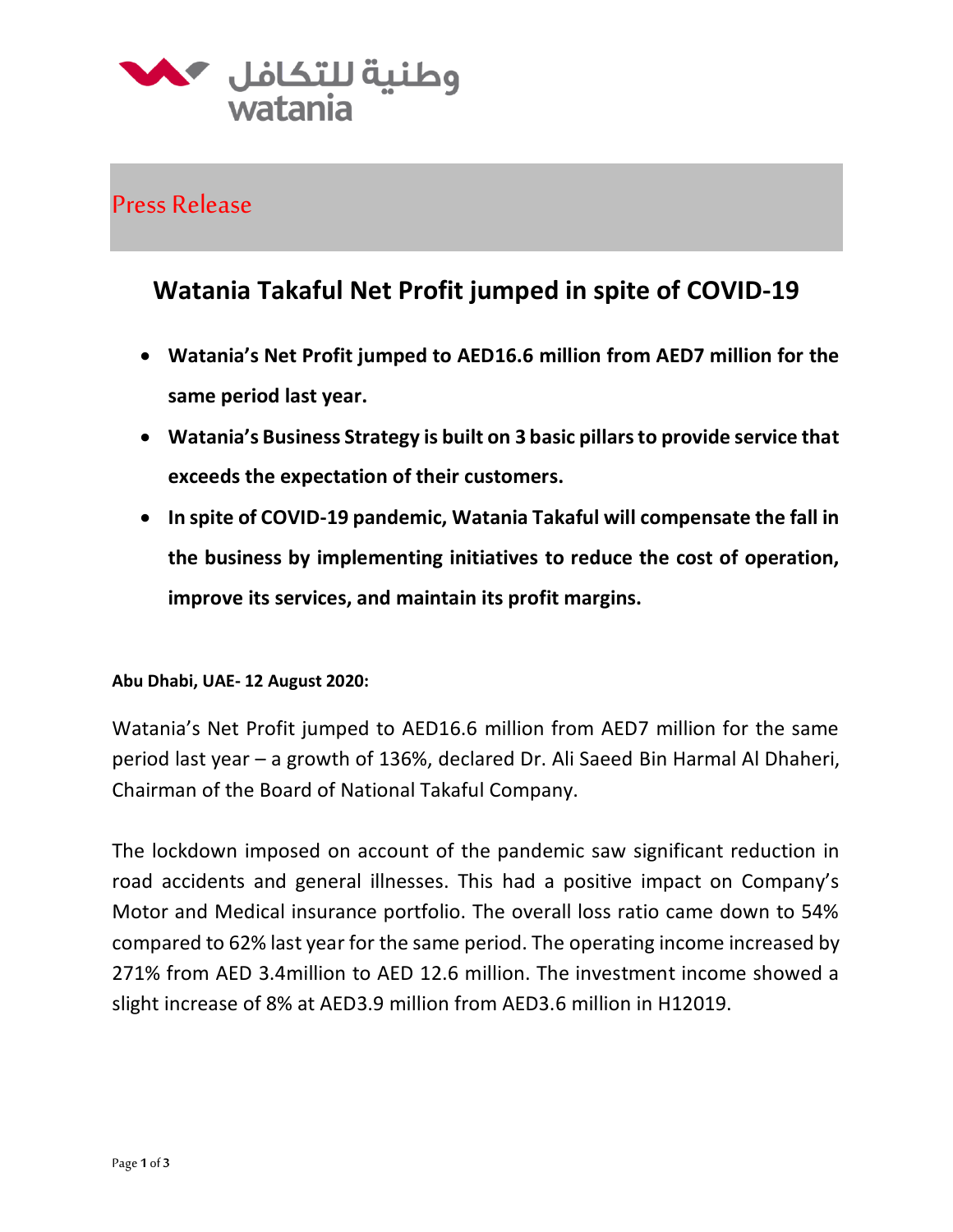

### Press Release

In spite of COVID-19 pandemic, Watania Takaful was able to deliver on all the critical items when it mattered the most. Its measures resulted in growth of business during a period when there was contraction all around.

Dr. Al Dhaheri declared that the company's strategy is driven by data. The company incorporated special discount in motor and medical premium. This helped many of the customers who were facing economic challenges to keep their policies intact. 50% discount was given on motor policies for the frontline workers fighting the pandemic acknowledging their brave and courageous contribution in keeping us safe. Moreover, there has been control over expense ratio, by ensuring all spending either contribute to direct revenue or increase productivity.

As for the steps taken to overcome any effects to the business, Al Dhaheri, said that Watania's business strategy is built on 3 basic pillars – expertise in Medical and Motor business to deliver right solutions at a competitive price to its customers, provide prompt service with problem free claims settlement (#settlesclaimsfaster) and a committed team that is passionate about enhancing their knowledge and skills to provide service that exceeds the expectation of their customers. No doubt that the impact due to the COVID-19 pandemic will affect economic activity in the market and may result a negative rate of growth, but Watania Takaful will compensate the fall in the business by implementing initiatives that will reduce the cost of operation, improve its services, and maintain its profit margins.